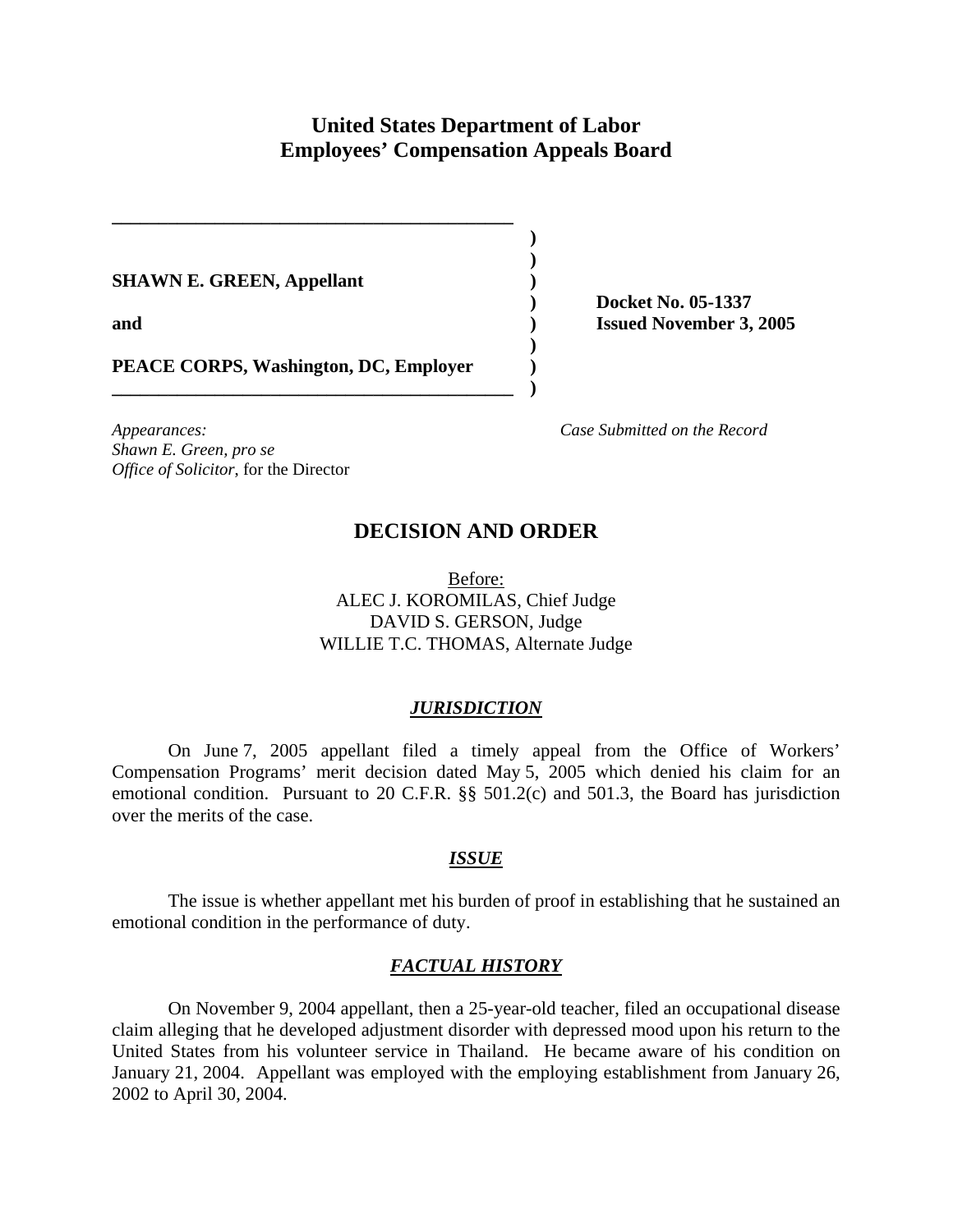Appellant submitted an undated statement advising that upon return to the United States from his Peace Corps service in Thailand he sought treatment from a therapist after he was unable to obtain a job and had to move back home with his parents. He advised that prior to his work with the employing establishment and since his return to the United States he was experiencing difficulty adjusting to this stage of his life. Appellant submitted an undated psychological statement and noted that he sought therapy while in college periodically over a four-year period for issues relating to procrastination in writing papers, desire to have a longterm romantic relationship and conflict with his parents. Also submitted was a report from Susan Okun, a licensed social worker, dated December 14, 2004, who noted that appellant was not able to find a job after returning from his Peace Corps service and presented in October 2004 with symptoms of depression, sadness, lethargy, insomnia and confusion about professional direction and job search. She noted that appellant resided with his parents and there was a significant history of family dysfunction and conflict and noted that his uncertain job prospects, financial stresses and family dynamics affected his mood and energy level. Ms. Okun diagnosed adjustment disorder with depressed mood, occupational problems, unsuccessful attempts in obtaining full-time employment, economic problems, financial stress due to lack of adequate employment, problem with primary support group and difficult family dynamics. She noted that appellant was working and living independently before he began working with the Peace Corps service and while he was working in Thailand he performed meaningful work, lived independently and established significant relationships.

 Also submitted was an employing establishment health status review dated February 15, 2001 in which appellant noted essentially good health and advised that he underwent mental health counseling for more than three months while in college. In a mental health treatment summary dated July 5 and 10, 2001, Dr. Linda Russell, a psychologist, noted treating appellant from September 25, 1998 to May 25, 2000 for issues regarding a romantic relationship, time management and family dynamics. She diagnosed phase of life problems. Also submitted were treatment notes from February 12, 2002 to June 28, 2004 which noted that appellant was treated for various minor injuries, bronchitis and sinusitis. In a mid-service health evaluation dated November 1, 2002, appellant noted that he was in good health. He noted that he developed a fungal infection, experienced general stiffness after exercising and an allergic reaction to a bee sting causing swelling around the mouth, all conditions which have resolved. In a close of service health evaluation dated March 14, 2004, the physician noted that appellant's hearing had worsened in the last two years and he developed bronchitis and sinusitis. A statement from Dr. John L. Williams, Country Director of the Peace Corps for Thailand, dated April 2004 noted that appellant entered service on January 28, 2002 and served as a teacher and project facilitator. Dr. Williams noted that appellant excelled in his study and use of the Thai language in his work assignments and in community life and scored superior in his command of the Thai language.

 The employing establishment submitted a statement from Mary Menzenwerth, Office of Medical Services, dated January 6, 2005, who noted that appellant had a documented history of psychotherapy. Ms. Menzenwerth indicated that on April 28, 2004 appellant reported to the medical officer concerns with issues on returning to the United States and his family and on April 30, 2004 the medical officer authorized three counseling sessions. She noted that appellant was seen for three therapy sessions in October 2004 and requested additional counseling sessions.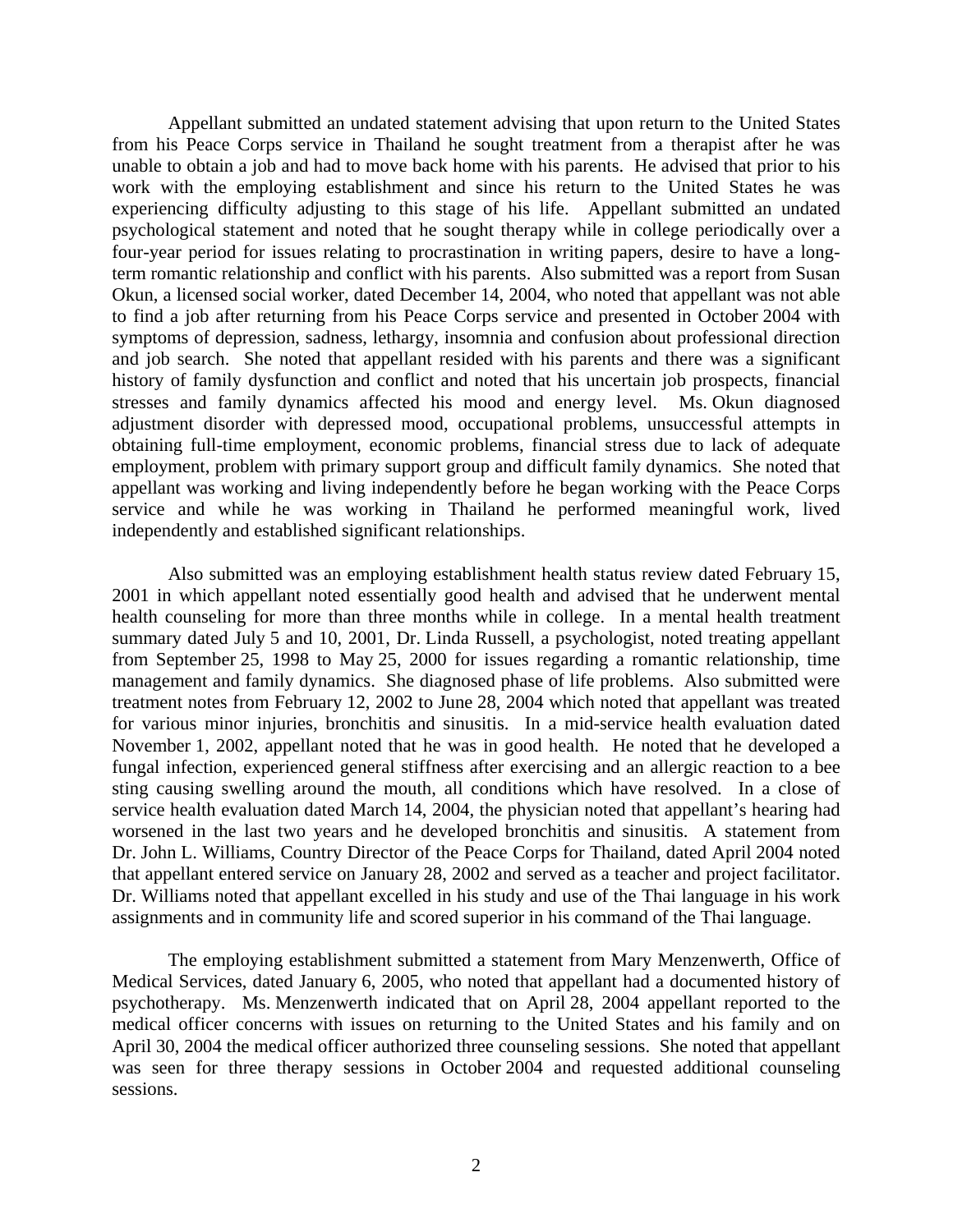By letter dated January 12, 2005, the Office asked appellant to submit additional information including a detailed description of the employment factors or incidents that he believed contributed to his claimed illness, and a comprehensive medical report from his treating physician which included a reasoned explanation as to how the specific work factors or incidents identified by appellant had contributed to his claimed emotional condition.

In response, appellant submitted a letter dated January 27, 2004, and indicated that his condition did not arise during his service with the Peace Corps but after his service ended. Appellant advised that if he had not served in the Peace Corps he would not have this condition. He noted that before and during his service he was functioning independently with regard to a residence and occupation. Upon return to the United States he was forced to live with his parents and was unemployed which caused him to be depressed, anxious and isolated. Also submitted were statements from Dr. Larry DiFiore, a psychologist, dated December 10, 2004, and Ms. Okun dated January 19, 2005, which noted that Ms. Okun was working under Dr. DiFiore's direct clinical supervision in treating appellant. Appellant submitted a duplicate report of Ms. Okun's dated December 14, 2005 which was signed by Dr. DiFiore.

In a May 5, 2005 decision, the Office denied appellant's claim finding his claimed condition did not arise out of his Peace Corps service.

### *LEGAL PRECEDENT*

Section 10.730 of Title 20 of the Code of Federal Regulations<sup>1</sup> addresses the issue of conditions of coverage for Peace Corps volunteers injured while serving outside the United States. This regulation interprets section  $8142(c)(3)$  of the Federal Employees' Compensation Act.<sup>2</sup> It therein provides that an injury sustained by a Peace Corps volunteer when he is outside the United States is deemed proximately caused by his employment, unless the injury or illness was caused by the claimant's willful or intentional misconduct; the illness is shown to have preexisted the period of service abroad; or the injury or illness claimed is a manifestation of symptoms of, or consequent to, a preexisting congenital defect or abnormality.

 To establish his claim that he sustained an emotional condition in the performance of duty, appellant must submit the following: (1) medical evidence establishing that he has an emotional or psychiatric disorder; (2) factual evidence identifying employment factors or incidents alleged to have caused or contributed to his condition; and (3) rationalized medical opinion evidence establishing that the identified compensable employment factors are causally related to his emotional condition.<sup>3</sup> Workers' compensation law does not apply to each and every injury or illness that is somehow related to an employee's employment. In the case of *Lillian Cutler*<sup>4</sup>, the Board explained that there are distinctions to the type of employment

 $\frac{1}{20}$  C.F.R. § 10.730.

 $2$  5 U.S.C. § 8142.

<sup>3</sup> *Donna Faye Cardwell,* 41 ECAB 730 (1990).

<sup>&</sup>lt;sup>4</sup> 28 ECAB 125 (1976).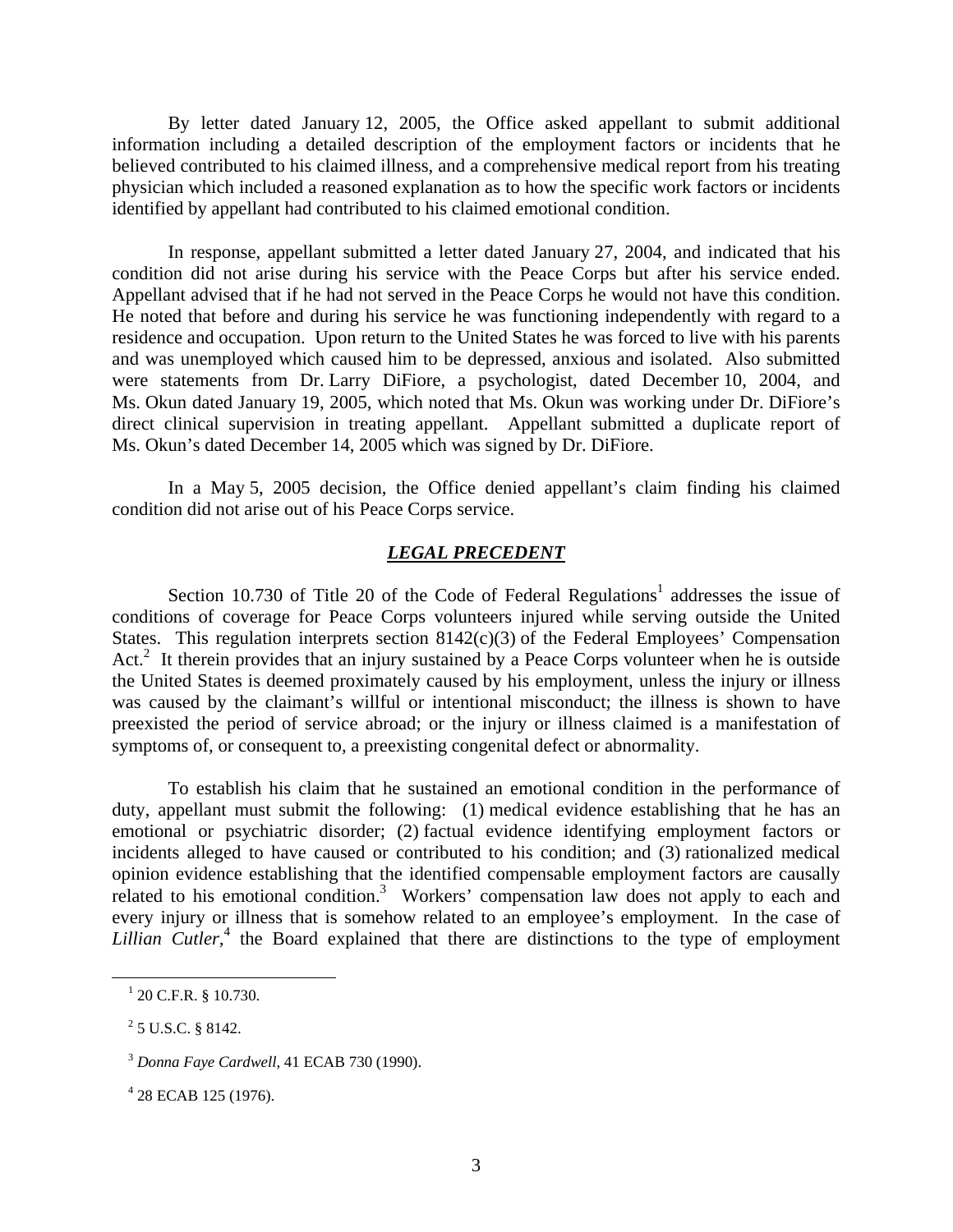situations giving rise to a compensable emotional condition arising under the Act.<sup>5</sup> There are situations where an injury or an illness has some connection with the employment but nevertheless does not come within the concept or coverage under the Act.<sup>6</sup> When an employee experiences emotional stress in carrying out his employment duties, and the medical evidence establishes that the disability resulted from his emotional reaction to such situation, the disability is generally regarded as due to an injury arising out of and in the course of employment. This is true when the employee's disability results from his emotional reaction to a special assignment or other requirement imposed by the employing establishment or by the nature of his work.<sup>7</sup> There are situations where an injury or an illness has some connection with the employment but nevertheless does not come within the concept or coverage under the Act.

 In cases involving emotional conditions, the Board has held that, when working conditions are alleged as factors in causing a condition or disability, the Office, as part of its adjudicatory function, must make findings of fact regarding which working conditions are deemed compensable factors of employment and are to be considered by a physician when providing an opinion on causal relationship and which working conditions are not deemed factors of employment and may not be considered.<sup>8</sup> If a claimant does implicate a factor of employment, the Office should then determine whether the evidence of record substantiates that factor. When the matter asserted is a compensable factor of employment and the evidence of record establishes the truth of the matter asserted, the Office must base its decision on an analysis of the medical evidence.<sup>9</sup>

## *ANALYSIS*

Appellant claimed that he developed an adjustment disorder with depressed mood upon his return to the United States from his Peace Corps service in Thailand. The Board notes that an injury sustained by a Peace Corps volunteer when he is outside the United States is deemed proximately caused by his employment, unless the injury or illness was caused by the claimant's willful or intentional misconduct; the illness is shown to have preexisted the period of service abroad; or the injury or illness claimed is a manifestation of symptoms of, or consequent to, a preexisting congenital defect or abnormality.

In this instance, the evidence indicates that appellant's condition arose after his service was completed under circumstances independent of his Peace Corps service which related to his unsuccessful attempts in obtaining full-time employment in the United States, financial stress due

 $9$   $Id.$ 

 <sup>5</sup> 5 U.S.C. §§ 8101-8193.

<sup>6</sup> *See Anthony A. Zarcone,* 44 ECAB 751, 754-55 (1993).

<sup>7</sup> *Lillian Cutler, supra* note 4.

<sup>8</sup> *See Norma L. Blank*, 43 ECAB 384, 389-90 (1992).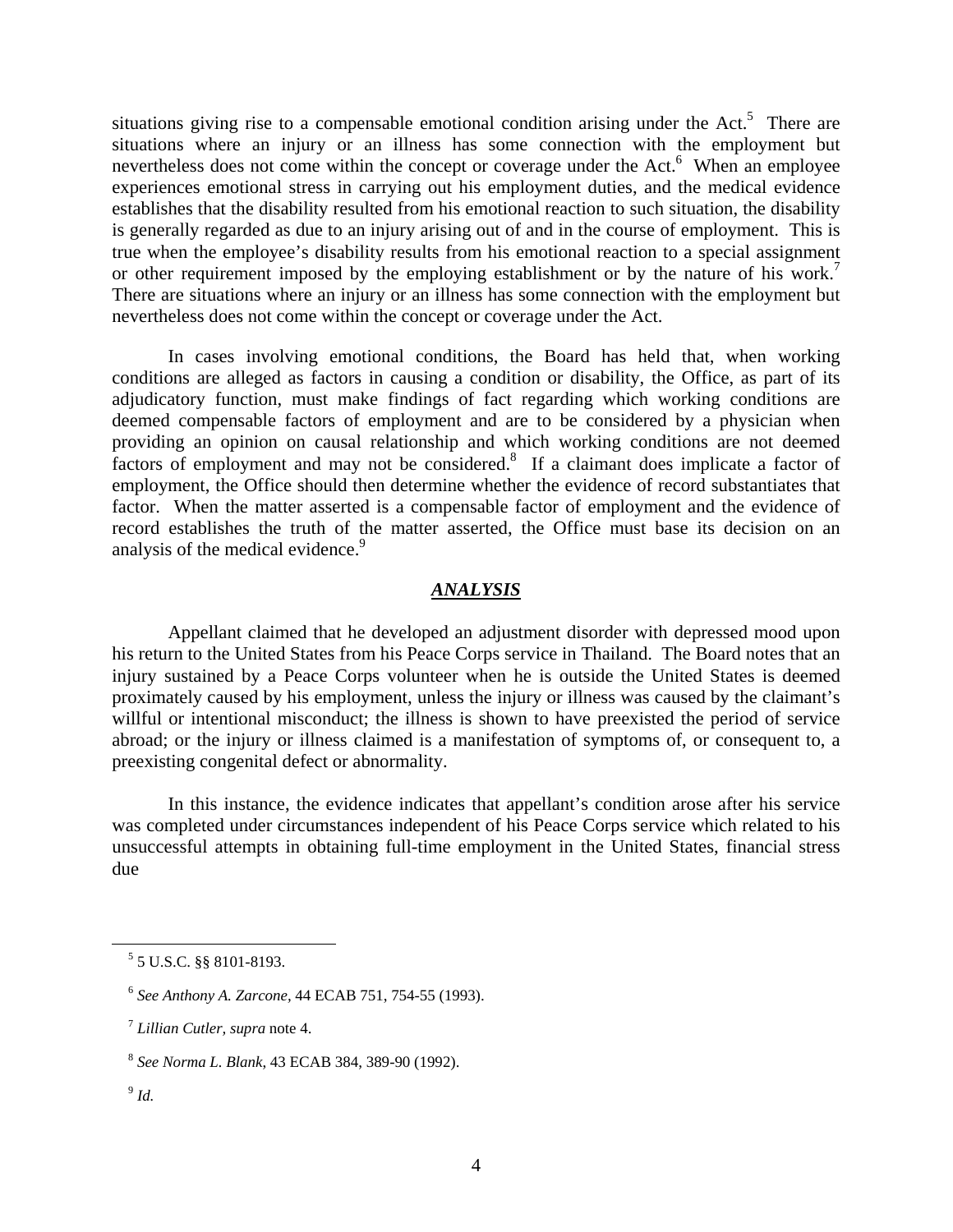to lack of adequate employment, and difficult family dynamics.<sup>10</sup> Specifically, appellant's statement dated January 27, 2004 advised that his condition did not arise during his Peace Corps service, rather his symptoms arose after his service ended which he attributed to unsuccessful attempts in obtaining full-time employment, financial stress due to lack of adequate employment, and difficult family dynamics. Appellant further noted that before and during his service he was functioning independently with regard to both residence and occupation. He noted that upon return to the United States, after his Peace Corps service was completed, he was unable to find a job and had to reside with his parents and he experienced depression, anxiety, isolation and other symptoms. Additionally, the report from Ms. Okun and Dr. DiFiore dated January 14, 2005 noted that while appellant was in the Peace Corps he did meaningful work and lived independently and upon return to the United States appellant reported that the stresses of living with his parents and being unemployed contributed to his emotional condition. The Office denied appellant's claim noting that his emotional condition which resulted from readjusting from life in the United States was not covered under the Act because it did not arise out of the Peace Corps service as required under the statute.<sup>11</sup> The Board finds that the Office properly determined that appellant's condition arose after his service was completed. The presumption of causal relationship only exists for injuries sustained when he is outside the United States. Thus, the presumption of causal relationship provided by 5 U.S.C. § 8142(c)(3) does not apply.<sup>12</sup>

Accordingly, pursuant to 20 C.F.R. § 10.730(b), appellant has the burden of proving, by the submission of substantial and probative evidence that his claimed emotional condition was sustained in the performance of duty with the Peace Corps.<sup>13</sup>

Appellant alleged that his emotional condition was caused by his frustration about employment, uncertain job prospects, financial stresses and family dynamics. The Board has found that disabling conditions resulting from an employee's feeling of job insecurity, job loss or the desire for a different job do not constitute personal injury sustained while in the performance of duty within the meaning of the Act. When the evidence demonstrates feelings of job insecurity and nothing more, coverage will not be afforded because such feelings are not sufficient to constitute a personal injury sustained in the performance of duty within the meaning of the Act. In these cases, the feelings are considered to be self-generated by the employee as they arise in situations not related to assigned duties.<sup>14</sup> Appellant has not established a compensable factor of employment with regard to this allegation.

 $10$  To the extent that appellant had a preexisting emotional condition, the record indicates that this condition was asymptomatic during his Peace Corps service and that he only became symptomatic after his return to the United States and after his Peace Corps service ended.

<sup>11</sup> *Supra* note 2.

<sup>12</sup> *See also* Federal (FECA) Procedure Manual, Part 2 -- Claims, *Special Act Cases*, Chapter 2.1700.4.c(3)(a) (September 1995) (a volunteer who returns to the United States immediately after completing service abroad will be terminated in this country).

<sup>13</sup> *See Joe T. Williams*, 44 ECAB 518 (1993).

<sup>&</sup>lt;sup>14</sup> *Katherine A. Berg,* 54 ECAB \_\_\_ (Docket No. 02-2096, issued December 23, 2002); see also Thomas D. *McEuen*, 41 ECAB 387 (1990), *reaff'd on recon.*, 42 ECAB 566 (1991); *Lillian Cutler*, *supra* note 4.